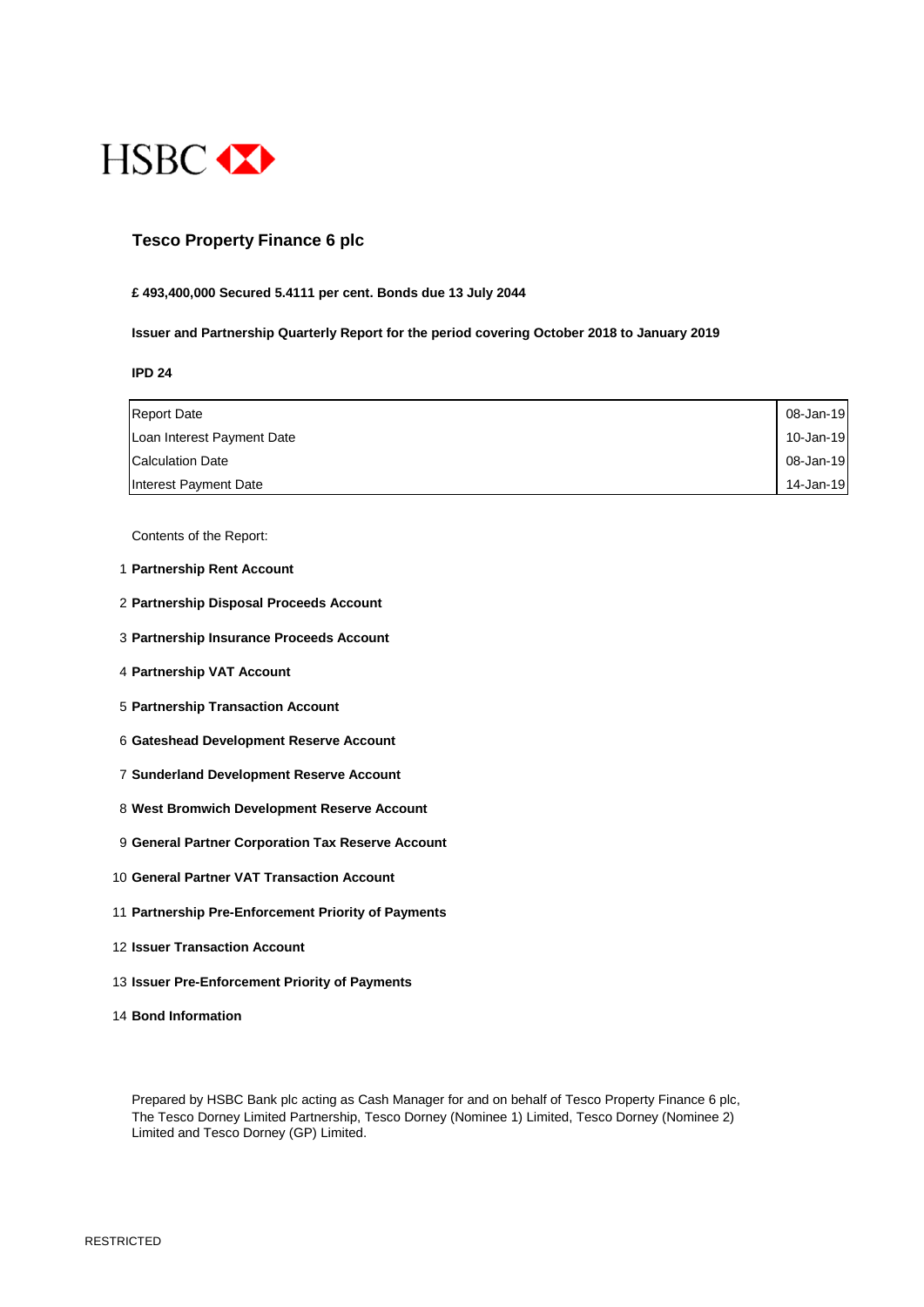#### **1. Partnership Rent Account**

|             | <b>Opening Balance</b>                                      | $\sim$          | Cr                                     |
|-------------|-------------------------------------------------------------|-----------------|----------------------------------------|
| <b>DATE</b> | <b>ENTRY DETAILS</b>                                        | AMOUNT (£)      | Cr/Dr                                  |
|             |                                                             |                 |                                        |
| 01-Nov-18   | <b>Credit Interest</b>                                      | 1,044.94 Cr     |                                        |
| 03-Dec-18   | Credit Interest                                             | 0.37 Cr         |                                        |
| 14-Dec-18   | <b>ITSL AP ELECTRONIC</b>                                   | 5,129,502.27 Cr |                                        |
| 19-Dec-18   | <b>Tesco Rent</b>                                           |                 | 1,834,909.01 Issuer and Partnership Qu |
| 02-Jan-19   | Credit Interest                                             | 1,161.18 Cr     |                                        |
| 10-Jan-19   | Credit Interest Transfer to Partnership Transaction Account | 2,206.49 Dr     |                                        |
| 10-Jan-19   | To Partnership Transaction Account                          | 6,964,411.28 Dr |                                        |
|             | Closing Balance                                             | 1,834,909.01 Cr |                                        |

## **2.Partnership Disposal Proceeds Account**

## **3.Partnership Insurance Proceeds Account**

## **4. Partnership VAT Account**

|                                                  | Opening Balance                                                                                                                         | 1,244,393.22 Cr                                       |       |
|--------------------------------------------------|-----------------------------------------------------------------------------------------------------------------------------------------|-------------------------------------------------------|-------|
| DATE                                             | <b>ENTRY DETAILS</b>                                                                                                                    | AMOUNT (£)                                            | Cr/Dr |
| 29-Oct-18<br>14-Dec-18<br>19-Dec-18<br>10-Jan-19 | HMRC VAT payment<br>Tesco Dorney Limited Partnership<br>Tesco Dorney Limited Partnership<br>Transfer to Partnership transaction account | 1,213,086.12 Dr<br>1,027,842.35 Cr<br>251, 207. 42 Cr | Dr    |
|                                                  | <b>Closing Balance</b>                                                                                                                  | 1.310.356.87 Cr                                       |       |

# **5. Partnership Transaction Account**

|               | Opening Balance                     | 500,000.00 Cr       |
|---------------|-------------------------------------|---------------------|
| DATE          | <b>ENTRY DETAILS</b>                | AMOUNT (£)<br>Cr/Dr |
| 07-Jan-19     | <b>Credit Interest</b>              | 464.38 Cr           |
| 07-Jan-19     | Credit Interest                     | 702.08 Cr           |
| 10-Jan-19     | Credit Interest from other accounts | 5,595.54 Cr         |
| 10-Jan-19     | Transfer from Rent                  | 6,964,411.28 Cr     |
| $10 - Jan-19$ | Transfer from VAT                   | <b>CR</b>           |
| 10-Jan-19     | <b>Trustee Fee</b>                  | 1,500.00 Dr         |
| 10-Jan-19     | <b>Ongoing Fee</b>                  | 8,700.00 Dr         |
| 10-Jan-19     | <b>Expenses</b>                     | 20.560.46 Dr        |
| $10 - Jan-19$ | Partnership Swap payment            | 826,776.60 Cr       |
| 10-Jan-19     | <b>Partnership Debt</b>             | 7,853,371.80 Dr     |
| 10-Jan-19     | Spen Hill                           | $0.00$ Dr           |
| 10-Jan-19     | Payment to Distribution Account     | $0.00$ Dr           |
|               | <b>Closing Balance</b>              | 413.817.62 Cr       |

## **Expense Reserve Ledger - Max GBP 500,000.00**

| DATE                   | ENTRY DETAILS                                   | AMOUNT (£)                    | Cr/Dr |
|------------------------|-------------------------------------------------|-------------------------------|-------|
| 10-Jan-19<br>10-Jan-19 | Ledger Receipts to date<br><b>Ledger Credit</b> | 500,000.00 Cr<br>86,182.38 Cr |       |
|                        | <b>Closing Balance</b>                          | 413,817.62 Cr                 |       |

#### **6. Gateshead Development Reserve Account**

|                                                  | <b>Opening Balance</b>                                                                                                      | 2.973.423.18 Cr                                    |       |
|--------------------------------------------------|-----------------------------------------------------------------------------------------------------------------------------|----------------------------------------------------|-------|
| <b>DATE</b>                                      | <b>ENTRY DETAILS</b>                                                                                                        | AMOUNT (£)                                         | Cr/Dr |
| 01-Nov-18<br>03-Dec-18<br>01-Oct-18<br>10-Jan-19 | Credit Interest<br><b>Credit Interest</b><br>Credit Interest<br>Credit Interest Transfer to Partnership Transaction Account | 961.64 Cr<br>992.63 Cr<br>930.92 Cr<br>2.885.19 Dr |       |
|                                                  | <b>Closing Balance</b>                                                                                                      | 2.973.423.18 Cr                                    |       |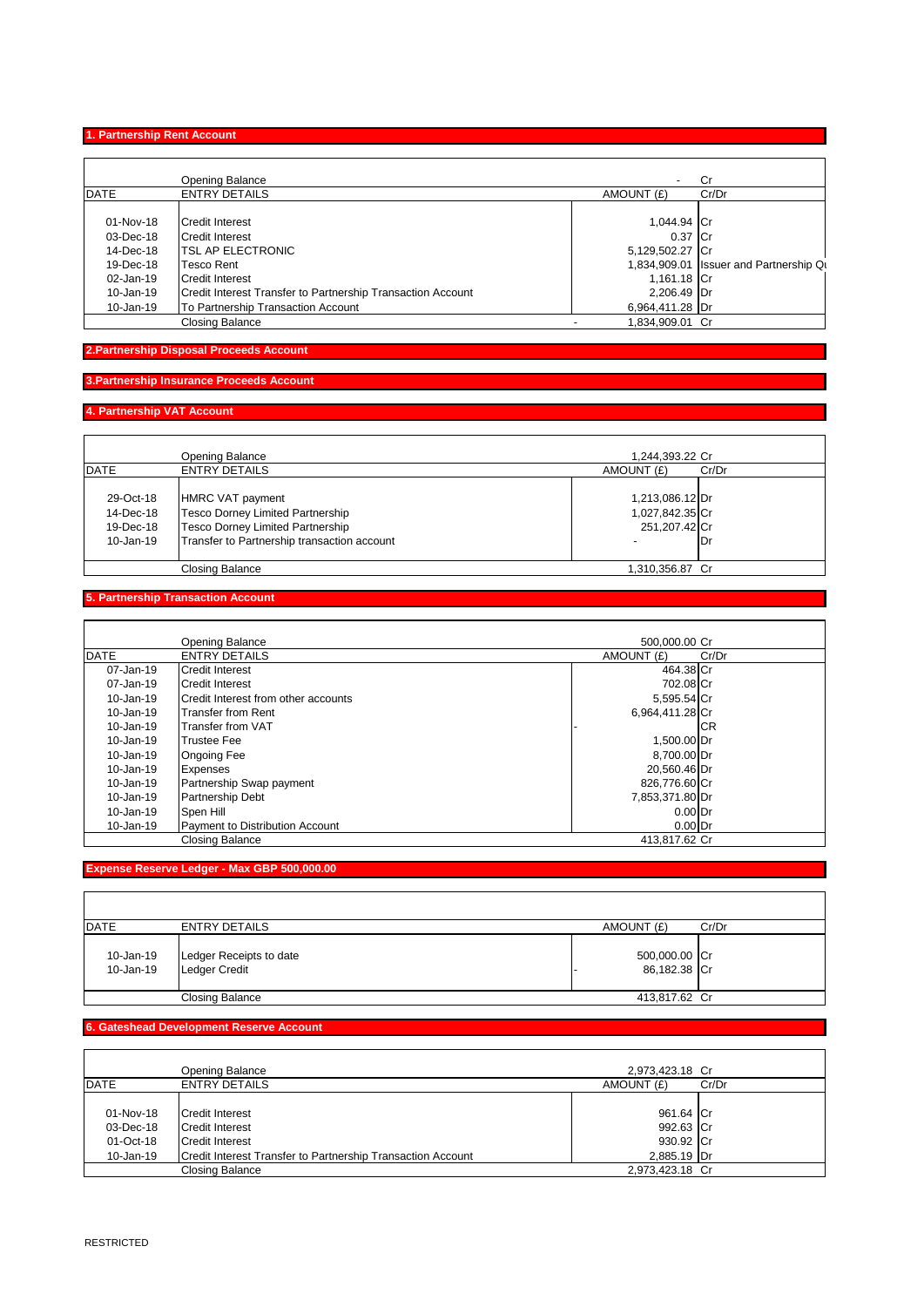# **7. Sunderland Development Reserve Account**

 $\mathbf{r}$ 

|             | Opening Balance                                             | 480,653.41 Cr |       |
|-------------|-------------------------------------------------------------|---------------|-------|
| <b>DATE</b> | <b>ENTRY DETAILS</b>                                        | AMOUNT (£)    | Cr/Dr |
|             |                                                             |               |       |
| 01-Nov-18   | Credit Interest                                             | 163.35 Cr     |       |
| 03-Dec-18   | Credit Interest                                             | 168.61 Cr     |       |
| 02-Jan-19   | Credit Interest                                             | 158.13 Cr     |       |
| 10-Jan-19   | Credit Interest Transfer to Partnership Transaction Account | 490.09 Dr     |       |
|             | <b>Closing Balance</b>                                      | 480,653.41 Cr |       |

# **8. West Bromwich Development Reserve Account**

|             | Opening Balance                                             | 13,500.54 Cr |       |
|-------------|-------------------------------------------------------------|--------------|-------|
| <b>DATE</b> | <b>ENTRY DETAILS</b>                                        | AMOUNT (£)   | Cr/Dr |
|             |                                                             |              |       |
| 01-Nov-18   | Credit Interest                                             | 4.59 Cr      |       |
| 03-Dec-18   | Credit Interest                                             | 4.74 Cr      |       |
| 02-Jan-19   | <b>Credit Interest</b>                                      | 4.44 Cr      |       |
| 10-Jan-19   | Credit Interest Transfer to Partnership Transaction Account | 13.77 Dr     |       |
|             | Closing Balance                                             | 13,500.54 Cr |       |

**9. General Partner Corporation Tax Reserve Account** 

**10. General Partner Vat Transaction Account**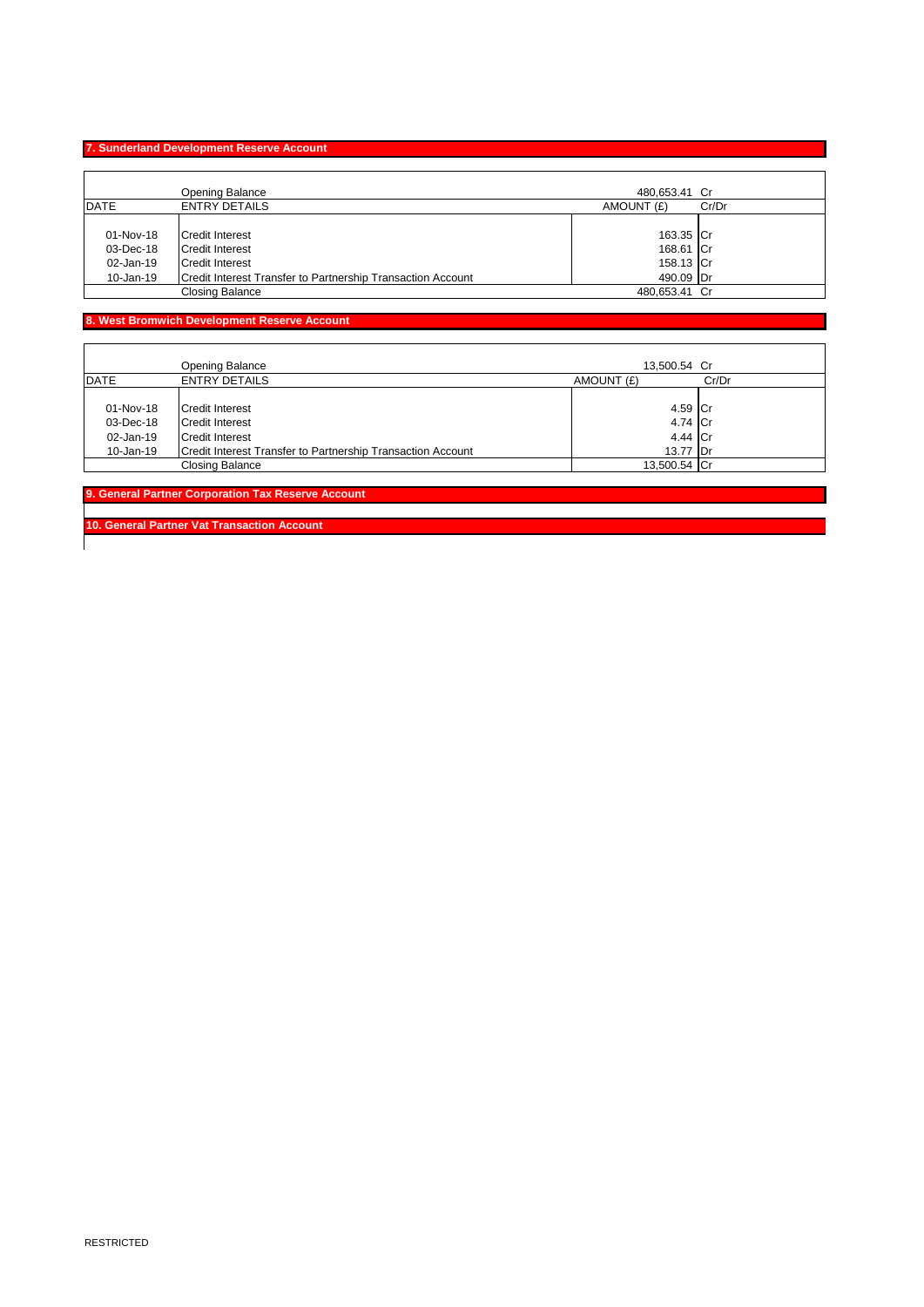## **11. Partnership Pre-Enforcement Priority of Payments**

| <b>Funds Paid Out of</b><br><b>Funds Received into</b><br>Date<br>account (£)<br>account(E) |               |
|---------------------------------------------------------------------------------------------|---------------|
|                                                                                             |               |
| 10-Jan-19                                                                                   |               |
| <b>Partnership Available Funds</b>                                                          |               |
|                                                                                             |               |
| a Rental Income                                                                             | 6,964,411.28  |
| b Funds from Issuer under Partnership Swaps                                                 | 5,650,626.00  |
| c From Partnership VAT Account                                                              |               |
| d From Partnership Disposal Proceeds Account                                                |               |
| e From Partnership Insurance Proceeds Account                                               |               |
| f Interest received by the Partnership Accounts and Rent Account                            | 5,595.54      |
| g Eligible Investment Earnings by Partnership                                               |               |
| h Advance under Partnership Expenses Facility                                               |               |
| i Net proceeds of a CPO Disposal or a Mortgage Property                                     |               |
| From 3rd anniversay of Closing, funds from Subordinated Loan Reserve Ledger                 |               |
| k Net proceeds of a disposal of a Mortgage Property                                         |               |
| Any other sums standing to the credit of the Partnership Transaction Ac                     | 87,348.84     |
| Partnership Expense Reserve Ledger                                                          |               |
| Interest Reserve Ledger                                                                     |               |
|                                                                                             |               |
|                                                                                             |               |
|                                                                                             |               |
| <b>Partnership Pre-Enforcement Priority of Payments</b>                                     |               |
| a Partnership Security Trustee Fees<br>1,500.00                                             |               |
| b (Ongoing Partnership Facility Fee)<br>2,700.00                                            |               |
| c Partnership Operating Expenses excluding GP UK Tax                                        |               |
| d Partnership Operator Fee<br>20,560.46                                                     |               |
| d Property Advisor Fee (Annual 40K)                                                         |               |
| d Nominees Corporate Services Provider Fee                                                  |               |
| d Nominees Holdco Corporate Services Provider Fee                                           |               |
| d Nominees Side Letter payments                                                             |               |
| d Nominees Holdco Side Letter payments                                                      |               |
| d Account Bank Fee                                                                          |               |
| d Cash Manager Fee                                                                          |               |
| d Woolwich Cash Manager Fee                                                                 |               |
|                                                                                             |               |
| d Issuer Account Bank, PPA CM, CSP Fee (Ongoing Partnership Facility Fee)<br>5,250.00       |               |
| d Headlease payment                                                                         |               |
| e Partnership Expenses Ledger payment (RPI Indexed)                                         |               |
| Partnership Debt Interest<br>6,448,293.80                                                   |               |
| f Partnership Swap payment<br>4,823,849.40                                                  |               |
| 1,405,078.00<br>g Partnership Debt Principal                                                |               |
| Issuer Partnership Swap Termination Amount (Ongoing Partnership Facility                    |               |
| h Fee)<br>750.00                                                                            |               |
| i Property Pool Manager Fee (reserved)                                                      |               |
| <b>Partnership Swap Termination Amount</b>                                                  |               |
| k Partnership Expenses Ledger payment                                                       |               |
| <b>Alteration Adjustment Rent</b>                                                           |               |
| m Substitution Adjustment Rent                                                              |               |
| n Credited to Subordinated Loan Reserve Ledger                                              |               |
| o Payments to the Subordinated Loan Facility Provider                                       |               |
| p Partnership Distribution Account                                                          |               |
| Totals<br>12,707,981.66                                                                     | 12,707,981.66 |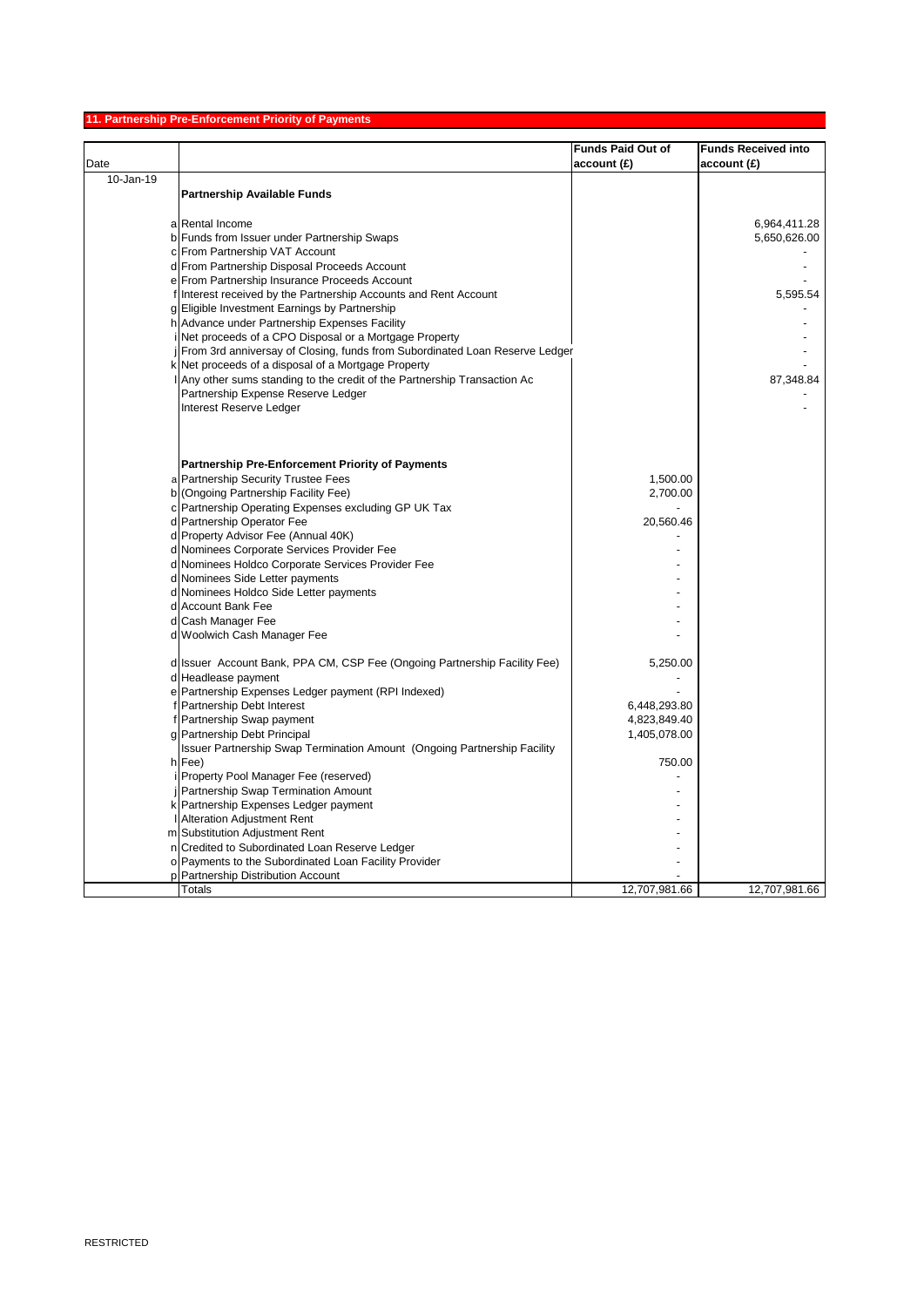# **12. Issuer Transaction Account**

|                                                                                                      | <b>Opening Balance</b>                                                                                                                                                         | 31,189.59 Cr                                                                                                            |       |
|------------------------------------------------------------------------------------------------------|--------------------------------------------------------------------------------------------------------------------------------------------------------------------------------|-------------------------------------------------------------------------------------------------------------------------|-------|
| <b>DATE</b>                                                                                          | <b>ENTRY DETAILS</b>                                                                                                                                                           | AMOUNT (£)                                                                                                              | Cr/Dr |
| 01-Nov-18<br>03-Dec-18<br>02-Jan-19<br>14-Jan-19<br>14-Jan-19<br>14-Jan-19<br>14-Jan-19<br>14-Jan-19 | <b>Credit Interest</b><br><b>Credit Interest</b><br><b>Credit Interest</b><br><b>Swaps Receipts</b><br>Swap Pays<br><b>Partnership Debt</b><br><b>Expenses</b><br><b>Notes</b> | 64.62 CR<br>10.96 CR<br>10.28 CR<br>826,776.60 Cr<br>826,776.60 Dr<br>7,862,071.80 Cr<br>7,950.00 Dr<br>7,853,371.80 Dr |       |
|                                                                                                      | <b>Closing Balance</b>                                                                                                                                                         | 32.025.45                                                                                                               | .Cr   |

# **13. Issuer Pre-Enforcement Priority of Payments**

|           |                                                        | <b>Funds Paid Out of</b> | <b>Funds Received into</b> |
|-----------|--------------------------------------------------------|--------------------------|----------------------------|
| Date      |                                                        | account(E)               | account(E)                 |
| 14-Jan-19 |                                                        |                          |                            |
|           | <b>Issuer Available Funds</b>                          |                          |                            |
|           | a Funds due to Issuer under Partnership Swap Agreement |                          | 4,823,849.40               |
|           | b Amounts due to Issuer in respect of Partnership Loan |                          | 7,862,071.80               |
|           | c Any amount due to Issuer under Issuer Swap Agreement |                          | 5,650,626.00               |
|           | d Interest Received by Issuer on Transaction Account   |                          |                            |
|           | e Eigible Investment Earnings                          |                          |                            |
|           |                                                        |                          |                            |
|           | <b>Issuer Pre-Enforcement Priority of Payments</b>     |                          |                            |
|           | a Bond Trustee Fee                                     | 1,200.00                 |                            |
|           | a Issuer Security Trustee Fee                          | 1,500.00                 |                            |
|           | b Issuer Operating Expenses                            |                          |                            |
|           | Tax                                                    |                          |                            |
|           | c Issuer/Issuer Holdco Corporate Services Provider Fee |                          |                            |
|           | c Paying Agent Fee                                     | 500.00                   |                            |
|           | c Account Bank Fee                                     | 1.000.00                 |                            |
|           | c Cash Manager Fee                                     | 3,750.00                 |                            |
|           | d Bond Interest                                        | 6,448,293.80             |                            |
|           | d Bond Principal                                       | 1,405,078.00             |                            |
|           | d Issuer Swap Provider                                 | 4,823,849.40             |                            |
|           | d Partnership Swap payment                             | 5,650,626.00             |                            |
|           | e Issuer Profit                                        | 750.00                   |                            |
|           | f Swap Subordinated Amounts                            |                          |                            |
|           | g Issuer Partnership Swap Termination Amount           |                          |                            |
|           | hussuer Transaction Account                            |                          |                            |
|           |                                                        |                          |                            |
|           | <b>Totals</b>                                          | 18,336,547.20            | 18,336,547.20              |